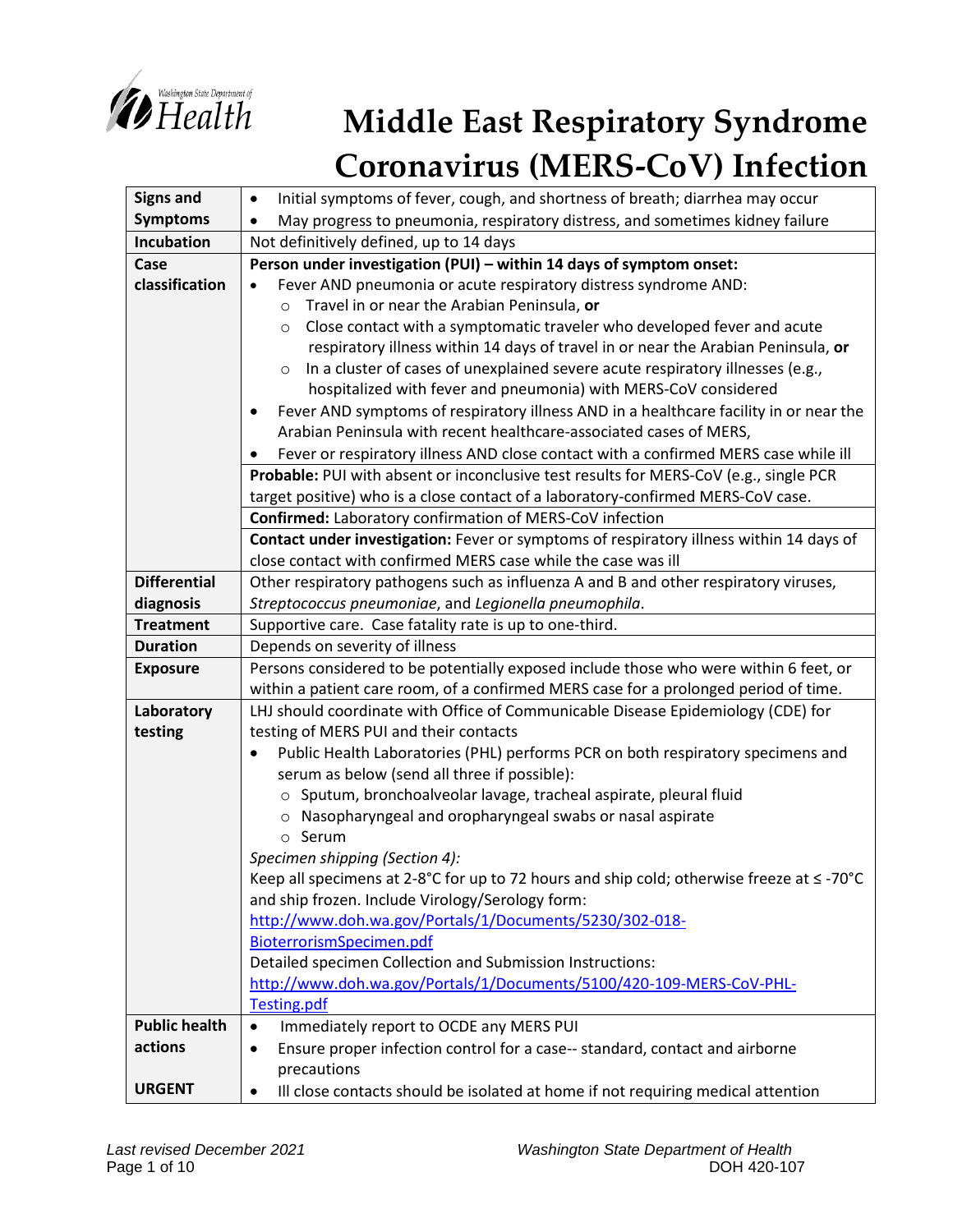# **Middle East Respiratory Syndrome Coronavirus (MERS-CoV) Infection**

## **1. DISEASE REPORTING**

## **A. Purpose of Reporting and Surveillance**

- 1. To identify infections due to Middle East Respiratory Syndrome Coronavirus (MERS-CoV).
- 2. To prevent the spread of MERS-CoV.

#### **B. Legal Reporting Requirements**

- 1. Healthcare providers: **immediately notifiable to local health jurisdiction**
- 2. Healthcare facilities: **immediately notifiable to local health jurisdiction**
- 3. Laboratories: **immediately notifiable to local health jurisdiction**; specimen submission required
- 4. Local health jurisdictions: **immediately notifiable to Washington State Department of Health (DOH) Office of Communicable Disease Epidemiology (CDE)**

#### **C. Local Health Jurisdiction Investigation Responsibilities**

- 1. Contact CDE **immediately (206-418-5500 or 877-539-4344)** regarding suspected MERS-CoV infections. Determine exposures for the case. Facilitate the transport of specimens to the Washington State Public Health Laboratories (PHL) for testing. Ensure that appropriate infection control practices are implemented while testing is pending.
- 2. For laboratory positive cases, complete the <https://www.cdc.gov/coronavirus/mers/downloads/mers-investigation-short-form.pdf> and the DOH MERS-CoV infection case report form, [\(http://www.doh.wa.gov/Portals/1/Documents/5100/420-110-ReportForm-MERS-](http://www.doh.wa.gov/Portals/1/Documents/5100/420-110-ReportForm-MERS-CoV.pdf)[CoV.pdf\)](http://www.doh.wa.gov/Portals/1/Documents/5100/420-110-ReportForm-MERS-CoV.pdf) enter the data into the Public Health Issues Management System (PHIMS) as a Rare Disease of Public Health Significance and fax the completed form to CDE.

## **2. THE DISEASE AND ITS EPIDEMIOLOGY**

#### **A. Etiologic Agent**

Coronaviruses are named for crown-like spikes on their surface. Human coronaviruses were first identified in the mid-1960s. The family includes common viruses that most people get some time in their lives, which usually involve mild to moderate upperrespiratory tract illnesses.

There are three main sub-groupings of coronaviruses: alpha, beta and gamma, and a fourth provisionally-assigned new group called delta coronaviruses. Middle East Respiratory Syndrome coronavirus (MERS-CoV) is a beta coronavirus that was first reported in 2012 in Saudi Arabia. It is different from the six other coronaviruses that have previously been found in humans: alpha coronaviruses 229E and NL63 and beta coronaviruses SARS-CoV-1 (cause of severe acute respiratory syndrome [SARS]), SARS-CoV-2 (cause of COVID-19 – see separate guideline), OC43, and HKU1.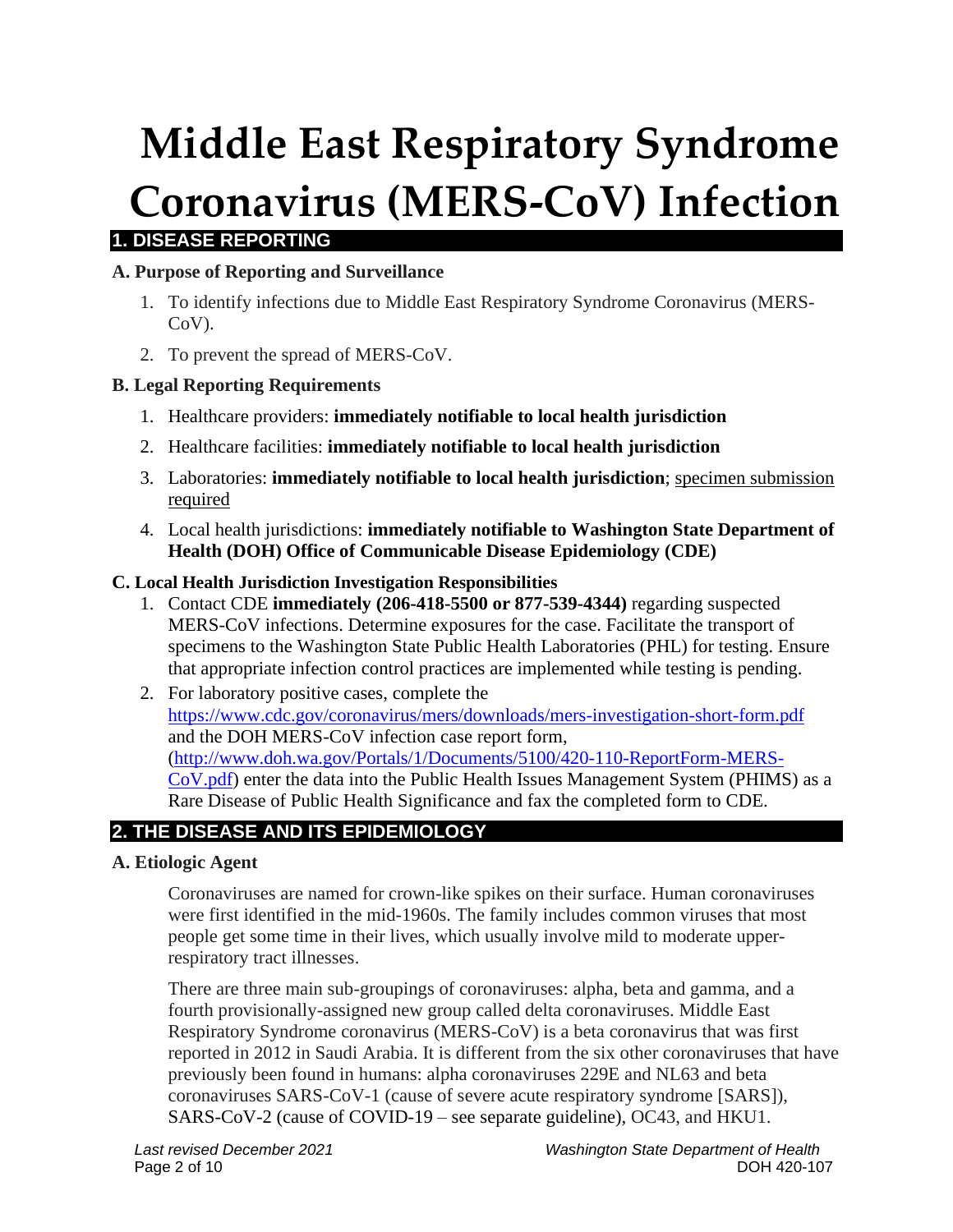Coronaviruses may also infect many different animals and cause them to have respiratory, gastrointestinal, liver, and neurologic diseases. Most of these coronaviruses usually infect only one animal species or, at most, a small number of closely related species. The reservoir for MERS-CoV is dromedary camels. However, the related SARS-CoV can infect people and several types of animals, including monkeys, Himalayan palm civets, raccoon dogs, cats, dogs, and rodents.

For updates on recently reported cases of infection with MERS-CoV see <http://www.cdc.gov/coronavirus/mers/index.html>

## **B. Description of Illness**

Initial MERS symptoms are fever, cough, and shortness of breath. Other reported early symptoms include headache, chills, myalgia, nausea/vomiting, and diarrhea. Disease may progress to pneumonia, respiratory distress, septic shock, and multi-organ failure. The case fatality rate is about 35%. Males above the age of 60 with underlying conditions, such as diabetes, hypertension and renal failure, are at a higher risk of severe disease, including death. Approximately 20% of cases are asymptomatic or have mild disease.

## **C. MERS-CoV Infections Globally**

As of April 2021, 2574 laboratory-confirmed cases including at least 886 associated deaths have been reported to the World Health Organization (WHO). Of these, 2167 were reported from Saudi Arabia with 804 deaths.

To date, 27 countries have reported cases including countries in or near the Arabian Peninsula: Bahrain, Iran, Jordan, Kuwait, Lebanon, Oman, Qatar, Saudi Arabia (KSA), United Arab Emirates (UAE) and Yemen. The only known US cases of MERS were reported in May 2014 in Indiana and Florida, with exposures in the Middle East. Other countries in Africa, Europe and Asia have also had travel-associated cases.

For the most recent case count, please see the WHO MERS-CoV situation updates at: [https://www.who.int/health-topics/middle-east-respiratory-syndrome-coronavirus](https://www.who.int/health-topics/middle-east-respiratory-syndrome-coronavirus-mers#tab=tab_1)[mers#tab=tab\\_1](https://www.who.int/health-topics/middle-east-respiratory-syndrome-coronavirus-mers#tab=tab_1)

Please see the following CDC resources about MERS-CoV: <https://www.cdc.gov/coronavirus/mers/related-materials.html> <http://www.cdc.gov/mmwr/preview/mmwrhtml/mm6403a4.htm>

## **D. Reservoirs**

Current scientific evidence suggests that dromedary camels are a major reservoir host for MERS-CoV and an animal source of MERS infection in humans. The virus likely originated in a bat and transferred to camels. Genetic sequencing to date has determined the virus is most closely related to coronaviruses detected in bats. MERS-CoV gene sequences and serologic evidence of past infection have been found in camels in several countries in or near the Middle East.

## **E. Modes of Transmission**

Studies have shown that humans are infected through direct or indirect contact with infected dromedary camels. MERS-CoV has been identified in dromedaries in several countries, including Egypt, Oman, Qatar, and Saudi Arabia, and MERS-CoV specific antibodies in dromedaries in the Middle East, Africa and South Asia.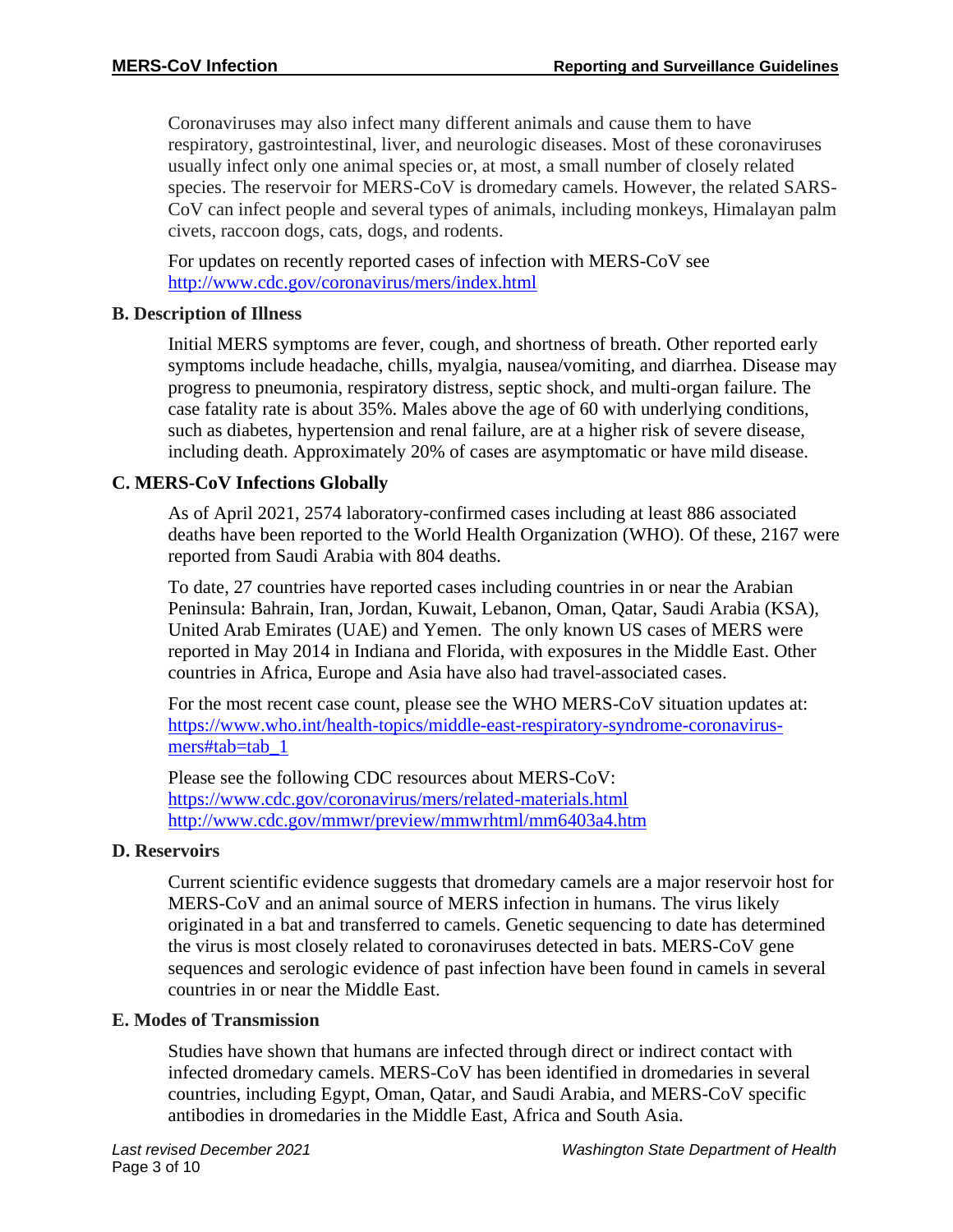Viral shedding may last weeks. The virus does not pass easily from one person to another unless there is close contact, such as providing unprotected care to an infected patient. There have been clusters of cases in healthcare facilities, where human-to-human transmission appears to have occurred, especially when infection prevention and control practices are inadequate or inappropriate. Included is a large cluster of 186 cases reported from Republic of Korea [\(https://www.ncbi.nlm.nih.gov/pmc/articles/PMC5840604/\)](https://www.ncbi.nlm.nih.gov/pmc/articles/PMC5840604/). Human to human transmission has been limited to date, and has been identified among family members, patients, and health care workers. While the majority of MERS cases have occurred in health care settings, thus far, no sustained human to human transmission has been documented anywhere in the world.

#### **F. Incubation Period**

The current case definition uses an onset of illness within 14 days for travelers to the Arabian Peninsula or neighboring countries including patients or visitors who were present in a healthcare facility within 14 days before illness onset. See section 3.A.

#### **G. Period of Communicability**

The period of communicability for MERS-CoV is unknown at this time. Until further guidance is available, follow isolation recommendations used for SARS; persons with MERS should be isolated (for example, by not going to work or to school) until 10 days after fever has resolved, provided respiratory symptoms are absent or improving. See Appendix A in 2007 Guideline for Isolation Precautions: Preventing Transmission of Infectious Agents in Healthcare Settings available at:

<https://www.cdc.gov/infectioncontrol/guidelines/isolation/index.html>

## **H. Treatment**

Treatment is supportive:<https://www.cdc.gov/coronavirus/mers/clinical-features.html>

## **3. CASE DEFINITIONS**

**A. Case Classification** see:<https://www.cdc.gov/coronavirus/mers/interim-guidance.html>

## **Person Under Investigation (PUI)**

Consider a person with any of the three following sets of characteristics as a **person under investigation (PUI)**:

- Fever AND pneumonia or acute respiratory distress syndrome (based on clinical or radiologic evidence) AND EITHER:
	- $\circ$  A history of travel from countries in or near the Arabian Peninsula<sup>1</sup> within 14 days before symptom onset, or
	- $\circ$  Close contact<sup>2</sup> with a symptomatic traveler who developed fever and acute respiratory illness (not necessarily pneumonia) within 14 days after traveling from countries in or near the Arabian Peninsula, or
	- o A member of a cluster of patients with severe acute respiratory illness (e.g., fever and pneumonia requiring hospitalization) of unknown etiology in which MERS-CoV is being evaluated, in consultation with state and local health departments in the United States.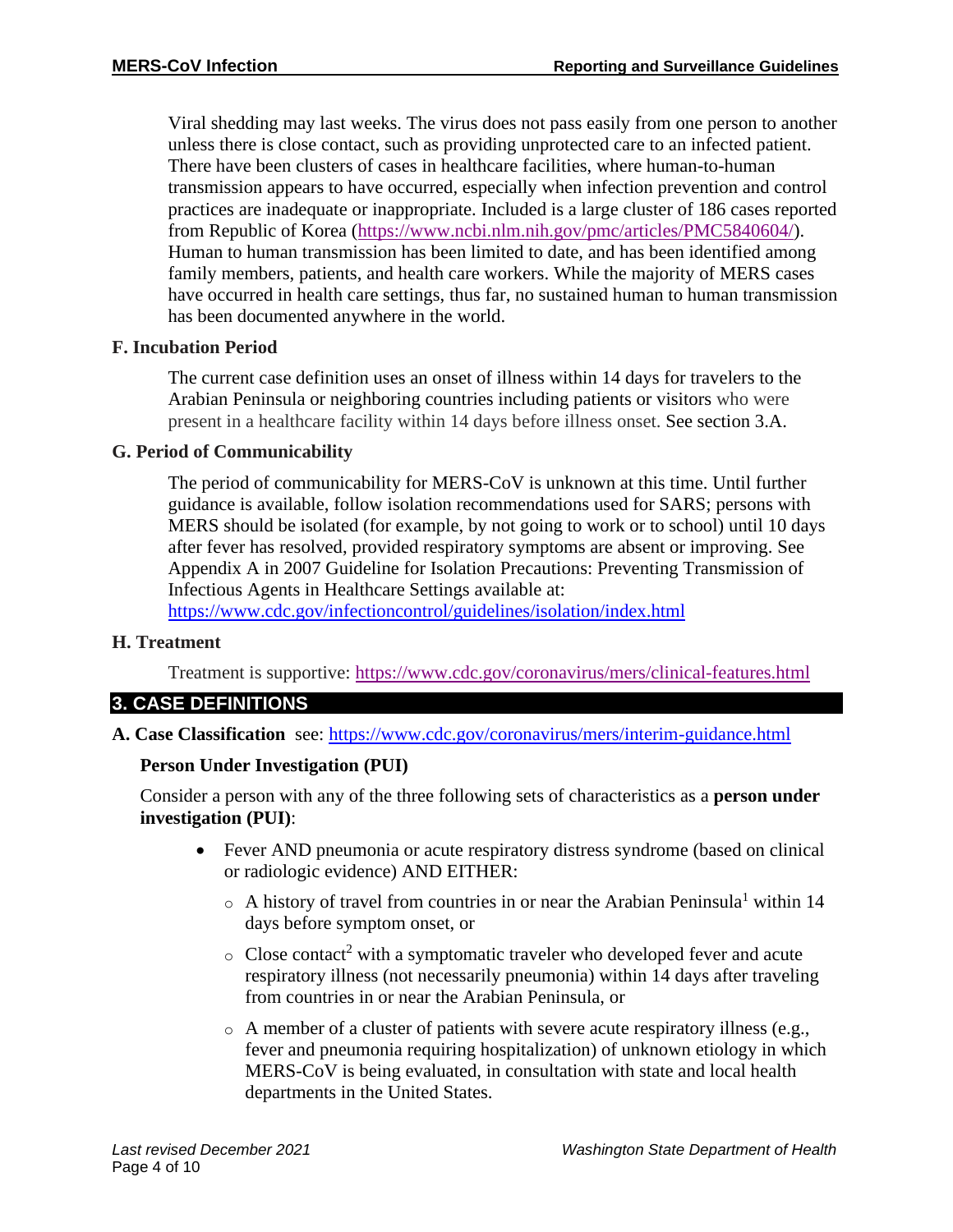- Fever AND symptoms of respiratory illness (not necessarily pneumonia; e.g., cough, shortness of breath) AND
	- o A history of being in a healthcare facility (as a patient, worker, or visitor) within 14 days before symptom onset in a country or territory in or near the Arabian Peninsula<sup>1</sup> in which recent healthcare-associated cases of MERS have been identified, or
- Fever OR symptoms of respiratory illness (not necessarily pneumonia; e.g., cough, shortness of breath) AND
	- $\circ$  Close contact<sup>2</sup> with a confirmed MERS case while the case was ill.

#### **Probable Case**

A PUI with absent or inconclusive laboratory results for MERS-CoV infection who is a close contact<sup>2</sup> of a laboratory-confirmed MERS-CoV case. Examples of laboratory results that may be considered inconclusive include a positive test on a single PCR target, a positive test with an assay that has limited performance data available, or a negative test on an inadequate specimen.

#### **Confirmed Case**

A person with laboratory confirmation of MERS-CoV infection. Confirmatory laboratory testing requires a positive PCR on at least two specific genomic targets or a single positive target with sequencing on a second.

#### **Contact Under Investigation of a Confirmed Case of MERS**

As part of investigation of confirmed cases, in consultation with a state or local health department, a person with fever or symptoms of respiratory illness within 14 days following close contact<sup>2</sup> with a confirmed case of MERS while the case was ill should be evaluated for MERS-CoV infection.

Footnotes

- 1. Countries considered in the Arabian Peninsula and neighboring include: Bahrain; Iraq; Iran; Israel, the West Bank and Gaza; Jordan; Kuwait; Lebanon; Oman; Qatar; Saudi Arabia; Syria; the United Arab Emirates (UAE); and Yemen.
- 2. Close contact is defined as: a) being within approximately 6 feet (2 meters), or within the room or care area, of a confirmed MDRS case for a prolonged period of time (such as caring for, living with, visiting, or sharing a healthcare waiting area or room with a confirmed MDRS case) while not wearing recommended personal protective equipment (e.g., gowns, gloves, NIOSH-certified disposable N95 respirator, eye protection) or b) having direct contact with infectious secretions (e.g., being coughed on) of a confirmed MDRS case while not wearing recommended personal protective equipment. See CDC's Interim Infection Prevention [and Control Recommendations for Hospitalized Patients with Middle East Respiratory](https://www.cdc.gov/coronavirus/mers/infection-prevention-control.html)  [Syndrome Coronavirus \(MERS-CoV\)](https://www.cdc.gov/coronavirus/mers/infection-prevention-control.html) for more detail. Data to inform the definition of close contact are limited; considerations when assessing close contact include the duration of exposure (e.g., longer exposure time likely increases exposure risk) and the clinical symptoms of the person with MERS (e.g., coughing likely increases exposure risk). Special consideration should be given to those exposed in healthcare settings. For detailed information regarding healthcare personnel (HCP) please review CDC's [Interim U.S.](https://www.cdc.gov/coronavirus/mers/hcp/monitoring-movement-guidance.html)  [Guidance for Monitoring and Movement of Persons with Potential Middle East](https://www.cdc.gov/coronavirus/mers/hcp/monitoring-movement-guidance.html) Respiratory Syndrome [Coronavirus \(MERS-CoV\).](https://www.cdc.gov/coronavirus/mers/hcp/monitoring-movement-guidance.html) Transient interactions, such as walking by a person with MERS, are not thought to constitute an exposure; however, final determination should be made in consultation with public health authorities.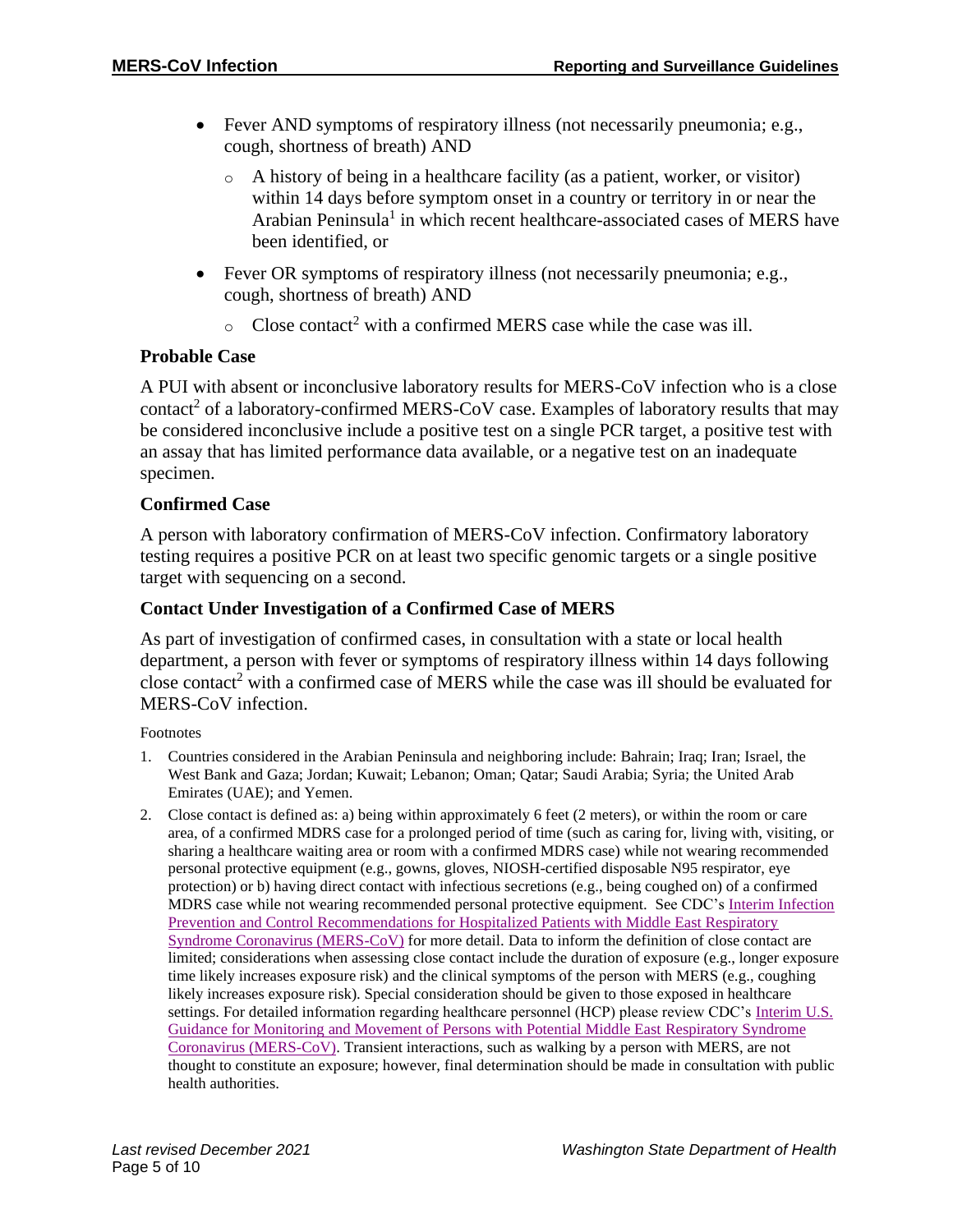## **4. LABORATORY DIAGNOSIS AND SERVICES**

#### **A. Laboratory Diagnosis at Washington State Public Health Laboratories (PHL)**

**All testing must be discussed with and approved by [local health](http://www.doh.wa.gov/AboutUs/PublicHealthSystem/LocalHealthJurisdictions.aspx) and CDE before submission to PHL,** if the case meets criteria for person under investigation (PUI).

PHL use a PCR assay from Centers for Disease Control and Prevention (CDC) to detect MERS-CoV in respiratory serum specimens; confirmatory testing is performed at CDC for any presumptive positive result. Currently PHL will not perform serology on serum but can facilitate shipping serum specimens to CDC if serologic testing is indicated.

#### **B. Specimen Collection**

There is incomplete knowledge about pathogenic potential and transmission dynamics of MERS-CoV. To increase the likelihood of detecting infection, collect and submit lower respiratory, upper respiratory, and serum specimens. Lower respiratory samples include bronchoalveolar lavage, tracheal aspirate, pleural fluid, and sputum; upper respiratory samples include nasopharyngeal and oropharyngeal swabs. Lower respiratory samples from an intubated patient are preferred over upper, but upper respiratory are generally preferred over sputum. CDC provides testing guidance at: <http://www.cdc.gov/coronavirus/mers/guidelines-clinical-specimens.html>

#### **Use appropriate personal protective equipment (standard, contact and airborne precautions) when collecting clinical specimens for MERS-CoV testing.**

Refrigerate all specimens at 2-8ºC up to 72 hours and ship cold; if exceeding 72 hours holding time, freeze at -70<sup>o</sup>C. When shipping frozen specimens use a combination of dry ice and frozen gel ice-packs, not wet ice, to maintain temperatures over several days.

## **Lower Respiratory Tract:**

## • **Broncheoalveolar lavage, tracheal aspirate, pleural fluid**

Collect 2-3 mL in a sterile, leak-proof, screw-cap sputum collection cup or sterile dry container.

• **Sputum**

Have the patient rinse the mouth with water and then expectorate deep cough sputum directly into a sterile, leak-proof, screw-cap sputum collection cup or sterile dry container.

## **Upper Respiratory Tract:**

## • **Nasopharyngeal and oropharyngeal swabs (NP/OP swabs)**

Use only synthetic fiber (e.g., Dacron, nylon, polyester) swabs with plastic shafts. Calcium alginate swabs or wooden shafted swabs may inhibit PCR tests. Place swabs immediately into sterile tube containing 2-3 mL viral transport media. NP/OP specimens should be combined, placing both swabs in the same vial.

- o **Nasopharyngeal swabs** -- Insert a swab in the nostril parallel to the palate. Leave in place for a few seconds to absorb secretions. Swab both nasal areas.
- o **Oropharyngeal swab** -- Swab the posterior pharynx, avoiding the tongue.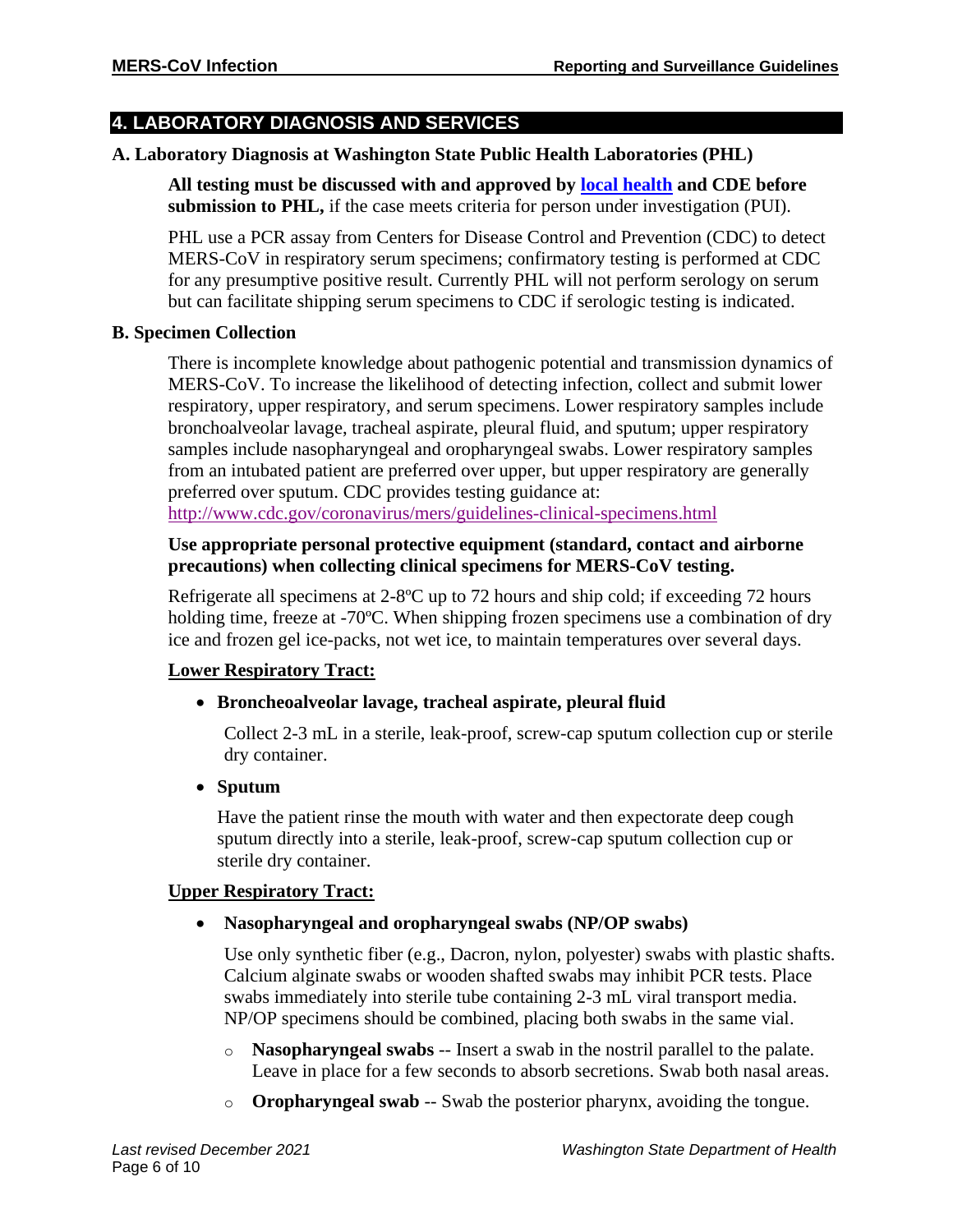## • **Nasal Aspirate**

Collect 2-3 mL into a sterile, leak-proof, screw-cap sputum collection cup or sterile dry container.

#### **Serum:**

- **PHL can perform PCR for detection of virus on serum.** Serum for PCR testing should be collected during the first week after symptom onset, preferably within 3- 4 days after symptom onset.
	- o **Adults and children:** Collect 1 tube (5-10 mL) whole blood in a serum separator tube. Serum separator tubes should be stored upright for at least 30 minutes, and then centrifuged at 1000–1300 relative centrifugal force (RCF) for 10 minutes before removing the serum and placing it in a separate sterile tube for shipping (such as a cryovial). The minimum amount of serum required for testing is 200 μL.
	- o **Infants:** A minimum of 1 mL of whole blood is needed for testing of pediatric patients. Collect at least 1 mL in a serum separator tube and process as above.
- **Serologic testing for MERS antibodies is currently available only at CDC upon request and approval.** Please consult with DOH Office of Communicable Disease Epidemiology for ideal timing of specimen collection for serologic testing. In general, for serologic testing, collect serum during acute symptoms, preferably the first week after onset of illness, and again  $\geq$  3 weeks later.
	- o **Adults, children and infants:** Collect and process as above. Note, if both MERS-CoV serology and rRT-PCR tests are planned, the minimum amount of serum required is 400  $\mu$ L (200  $\mu$ L for each test).

## **C. Shipping**

Specimens should be stored and shipped at the temperatures indicated above. See: <http://www.doh.wa.gov/Portals/1/Documents/5240/SCSI-MERSCoV-V2.pdf> and [https://www.doh.wa.gov/Portals/1/Documents/5100/420-109-MERS-CoV-PHL-](https://www.doh.wa.gov/Portals/1/Documents/5100/420-109-MERS-CoV-PHL-Testing.pdf)[Testing.pdf](https://www.doh.wa.gov/Portals/1/Documents/5100/420-109-MERS-CoV-PHL-Testing.pdf)

Specimens from suspected MERS cases shipped within the United States must be packaged, shipped, and transported in accordance with the shipping regulations from the US Department of Transformation (USDOT). Packaging procedures can be found in the USDOT document entitled, *Transporting Infectious Substances Safely* at: https://www.phmsa.dot.gov/sites/phmsa.dot.gov/files/docs/Transporting Infectious Subs [tances\\_brochure.pdf.](https://www.phmsa.dot.gov/sites/phmsa.dot.gov/files/docs/Transporting_Infectious_Substances_brochure.pdf)

Package all specimens to prevent breakage and spillage. The primary container (containing specimen) must be leak-proof and sealed securely with either tape or Parafilm® and placed in zip-sealing, leak-proof bags with enough absorbent material to capture the contents of the primary container. Each requisition form should be attached to the zip-sealing bag with the primary container. Multiple primary containers (each in a zip-sealing bag with requisition slip attaches) may be placed in a secondary leak-proof container. The secondary container is then placed in an outer certified box. The outer box must be labeled with the specimen's bioterrorism agent category level. Clinical specimens for MERS-CoV testing are category B.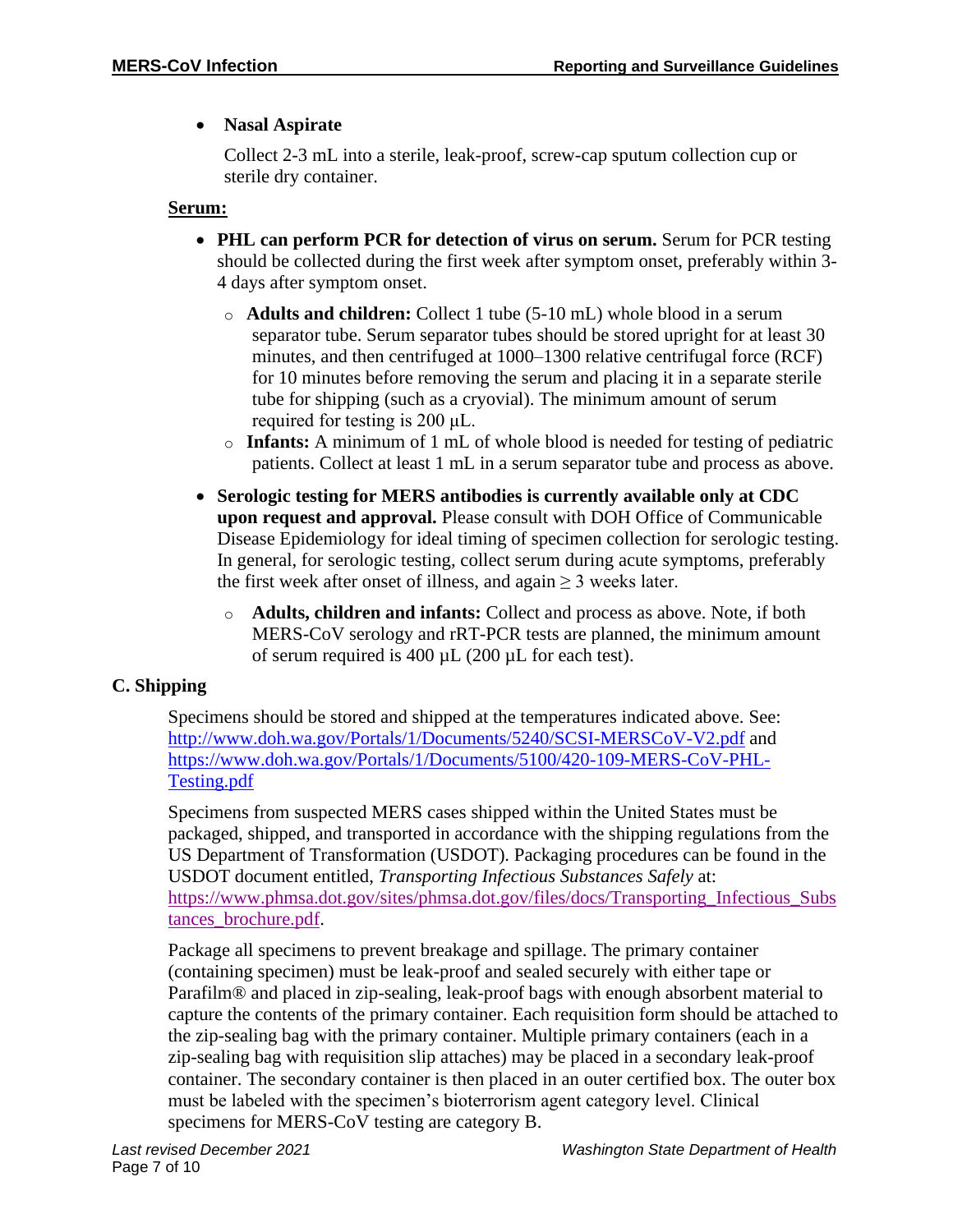When shipping frozen specimens use a combination of dry ice and frozen gel ice-packs, not wet ice, to maintain temperatures over several days.

#### **Avoid shipping problems:**

- Do not place any dry ice in the primary container or secondary container, foam envelopes, ziplock bags, cryovial boxes, or hermetically sealed containers.
- Do not place primary containers sideways or upside down in zip-sealing bags.
- Do not place any paperwork in the zip-sealing bags, so as not to damage the paperwork.
- Do not use biohazard autoclave bags to prepack your materials due their inadequate sealing.

Note that PHL require all clinical specimens have **two** patient identifiers, a name **and** a second identifier (e.g., date of birth) both on the specimen label and on the submission form. Due to laboratory accreditation standards, specimens will be rejected for testing if not properly identified. Also include specimen source and collection date.

Each specimen sent to PHL must be accompanied by a completed PHL bioterrorism test form: [http://www.doh.wa.gov/Portals/1/Documents/5230/302-018-](http://www.doh.wa.gov/Portals/1/Documents/5230/302-018-BioterrorismSpecimen.pdf) [BioterrorismSpecimen.pdf.](http://www.doh.wa.gov/Portals/1/Documents/5230/302-018-BioterrorismSpecimen.pdf) Along with the patient and submitter names, include the date of collection and date of illness onset on the form.

## **5. CONTROLLING FURTHER SPREAD**

## **A. Infection Control Recommendations in Healthcare Settings**

Immediately implement standard, contact, and airborne precautions for MERS-CoV persons under investigation (PUI). For all patient care activities use gloves, gowns, eye protection and an N95 or higher respirator. These recommendations are consistent with those recommended for the coronaviruses that caused severe acute respiratory syndrome (SARS) and COVID-19.

Care for PUI in an Airborne Infection Isolation Room (AIIR). If this is not available, transfer the patient as soon as possible to a facility with an AIIR. Pending transfer, place a facemask on the patient, if tolerated, and house in a single-patient room with the door closed. The patient should not be placed in any room where room exhaust is recirculated without high-efficiency particulate air (HEPA) filtration. Once in an AIIR, the patient's facemask may be removed.

When outside of the AIIR, patients should wear facemasks to contain secretions. Limit transport and movement of a patient outside of the AIIR to medically-essential purposes. Implement staffing policies to minimize the number of personnel that must enter the room. Infection prevention recommendations may be updated as information about transmission and the severity of clinical illness caused by MERS-CoV becomes available.

For full details of these precautions, see:

<https://www.cdc.gov/coronavirus/mers/infection-prevention-control.html>

<https://www.cdc.gov/infectioncontrol/guidelines/isolation/index.html>

<https://www.cdc.gov/coronavirus/mers/interim-guidance.html>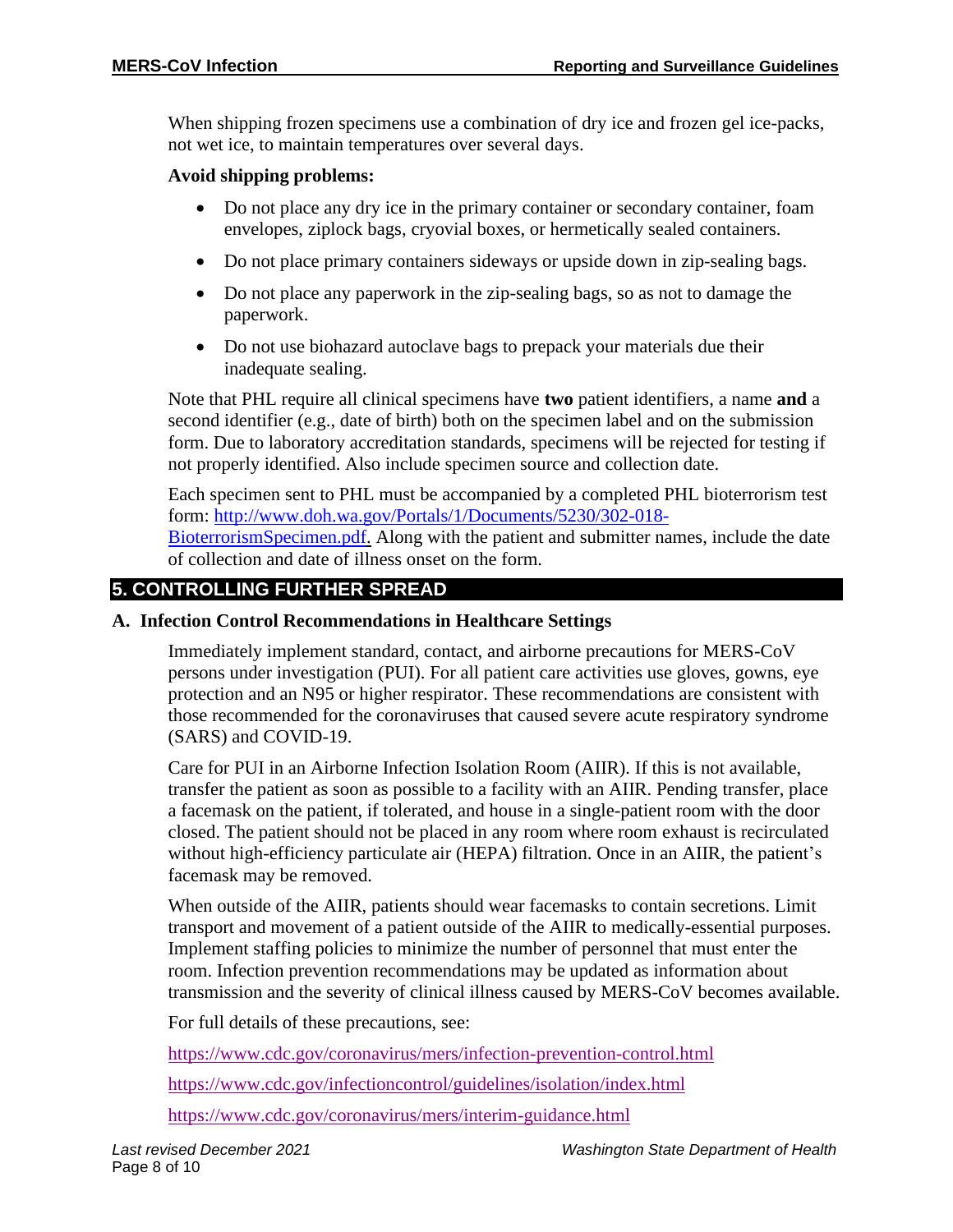#### **B. Contact Management**

Any person who has had close contact with a person under investigation (Section 3A), probable or confirmed case while the person was ill, should be carefully monitored for 14 days for the appearance of respiratory symptoms. Close contact is defined as: a) being within approximately 6 feet (2 meters) or within the room or care area, of a confirmed MERS case for a prolonged period of time (such as caring for, living with, visiting, or sharing a healthcare waiting area or room with a confirmed MERS case) while not wearing recommended personal protective equipment (i.e., gowns, gloves, NIOSHcertified disposable N95 respirator, eye protection) or, b) having direct contact with infectious secretions (e.g., being coughed on) while not wearing recommended personal protective equipment. See CDC's Infection Prevention and Control Recommendations for more detail. Transient interactions, such as walking by a person with MERS, are not thought to constitute and exposure; however, final determination should be made in consultation with public health authorities.

Use the DOH MERS Contact Investigation Form to investigate each contact. [\(http://www.doh.wa.gov/Portals/1/Documents/5100/420-106-CaseContactForm-MERS-](http://www.doh.wa.gov/Portals/1/Documents/5100/420-106-CaseContactForm-MERS-CoV.pdf)[CoV.pdf\)](http://www.doh.wa.gov/Portals/1/Documents/5100/420-106-CaseContactForm-MERS-CoV.pdf) The local health jurisdiction should provide contacts of a case with instructions to check daily temperature and other symptoms to watch for and should assess contacts for symptoms at the end of the 14 day period, at a minimum, and more frequently as resources allow. If the contact develops fever, cough, shortness of breath, or breathing trouble, they should be told to: isolate at home until evaluated; wear a mask when around other people; and consult with their healthcare provider and report the MERS-CoV risk exposure. If the contact has an outpatient or emergency department visit they should be told to put on a mask before entering the facility and to report the potential MERS-CoV exposure. Infection control measures should continue until MERS-CoV testing is done. See:<https://www.cdc.gov/coronavirus/mers/hcp/home-care-patient.html>

If severe acute respiratory illness develops within the first 14 days following the contact, the individual should be considered a "Person Under Investigation" and reported to CDC.

Guidance for patients and contacts who are managed in in home settings is available at: <https://www.cdc.gov/coronavirus/mers/hcp/home-care.html>

If milder symptoms develop during this period, call the Office of Communicable Disease Epidemiology at (206) 418-5500 to discuss management of the contact.

## **C. Prevention and Environmental Measures**

The approach to prevention and environmental cleaning and disinfection for MERS-CoV will follow the same principles used for controlling the spread of other infections in healthcare settings. See: [https://www.cdc.gov/coronavirus/mers/infection-prevention](https://www.cdc.gov/coronavirus/mers/infection-prevention-control.html)[control.html](https://www.cdc.gov/coronavirus/mers/infection-prevention-control.html)

## **D. Travel Measures**

As of June, 2021, Centers for Disease Control and Prevention (CDC) recommendations for travelers to countries in or near the Arabian Peninsula include respiratory and hygiene prevention measures, and seeking medical care if they develop a fever and cough or shortness of breath within 14 days after returning from their trip. See CDC Travelers' Health <https://wwwnc.cdc.gov/travel/diseases/mers> for more detailed information.